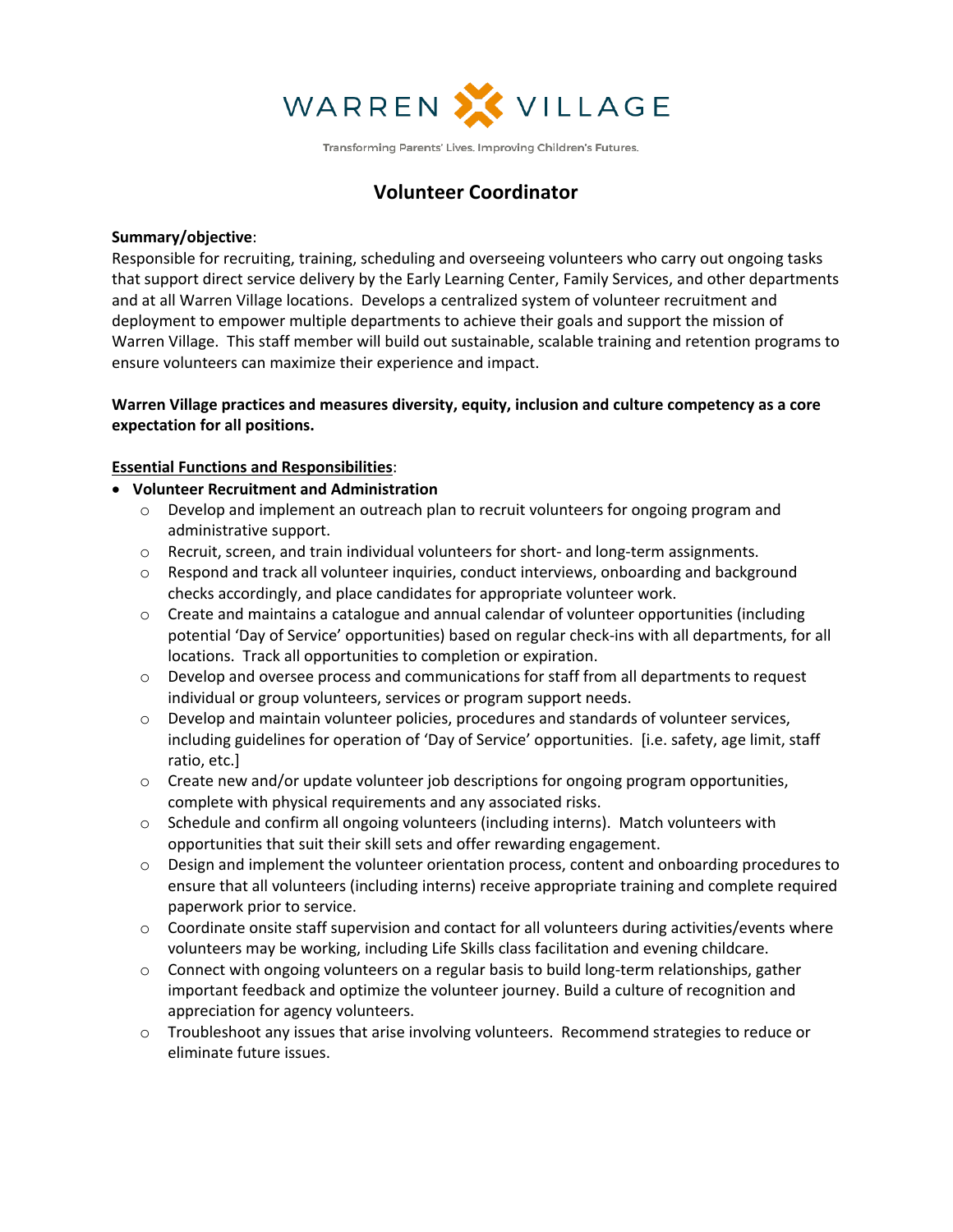## • **Program Resources**

- $\circ$  Research and engage with potential partner organizations that can provide ongoing direct service or program support, as per needs identified by staff; serve as a point of contact for ongoing partner organizations.
- $\circ$  Collaborates with all departments to recruit, coordinate and schedule individual volunteers and community partners for participant experiences (not requiring Development Department participation).
- o Works with the Family Services team, to coordinate, schedule and confirm service for individual volunteers and community partners for Life Skills class facilitation. Curricula should reflect strategic alignment with Warren Village goals for Family Services, with design reflective of a year-long, cross-course integration and alignment, with a culturally-sensitive and Two-Generation approach.
- $\circ$  Recruit, train and schedule community volunteers for weekly evening childcare needs.

## • **Administrative Duties**

- o Extensive command and mastery of Volunteer Hub: maintain volunteer accounts, volunteer role selection, etc.
- o Ensure that all volunteer hours are logged appropriately in Volunteer Hub for all types of service throughout the month, including all Day of Service hours by respective staff/interns.
- o Complete monthly audit of volunteer hours in Volunteer Hub for accuracy and completion
- $\circ$  Support the Community Engagement Coordinator with registrations in Volunteer Hub and background checks for 'Day of Service' volunteers.
- $\circ$  Train and provide staff support on and sustain use of Volunteer Hub, volunteer policies and volunteer supervision
- $\circ$  Provide timely, monthly volunteer detailed reports to development and finance departments by the  $10<sup>th</sup>$  day of the following month including volunteer hours, new volunteers, volunteer retention, etc.
- o Manage volunteer budget.
- o With support of Communications & Marketing Manager, update volunteer opportunities, job descriptions and inquiry page information on agency website.
- o Produce volunteer newsletter in partnership with Communications & Marketing Manager and maintain contact lists.
- $\circ$  Support Community Engagement Coordinator's planning of two annual volunteer appreciation events
- $\circ$  In collaboration with department staff where necessary, write and submit applications for ongoing service volunteers, such as AmeriCorps roles.

### **Minimum Requirements:**

Bachelor's degree (BA) from four-year college or university, in Human Services or related field. *(Education substitute: 2 years of related experience for one year of education.)*

### **Preferred education and/or experience:**

- Minimum of two years' experience working in a nonprofit environment
- Minimum of one year of volunteer coordination experience.
- Experience working with volunteer Hub or similar system.

**Salary & Benefits:** \$19.23– \$23.07 per hour DOE. Attractive benefit package including medical, dental, and vision insurance as well as a company contributed Health Savings Account and a Flexible spending